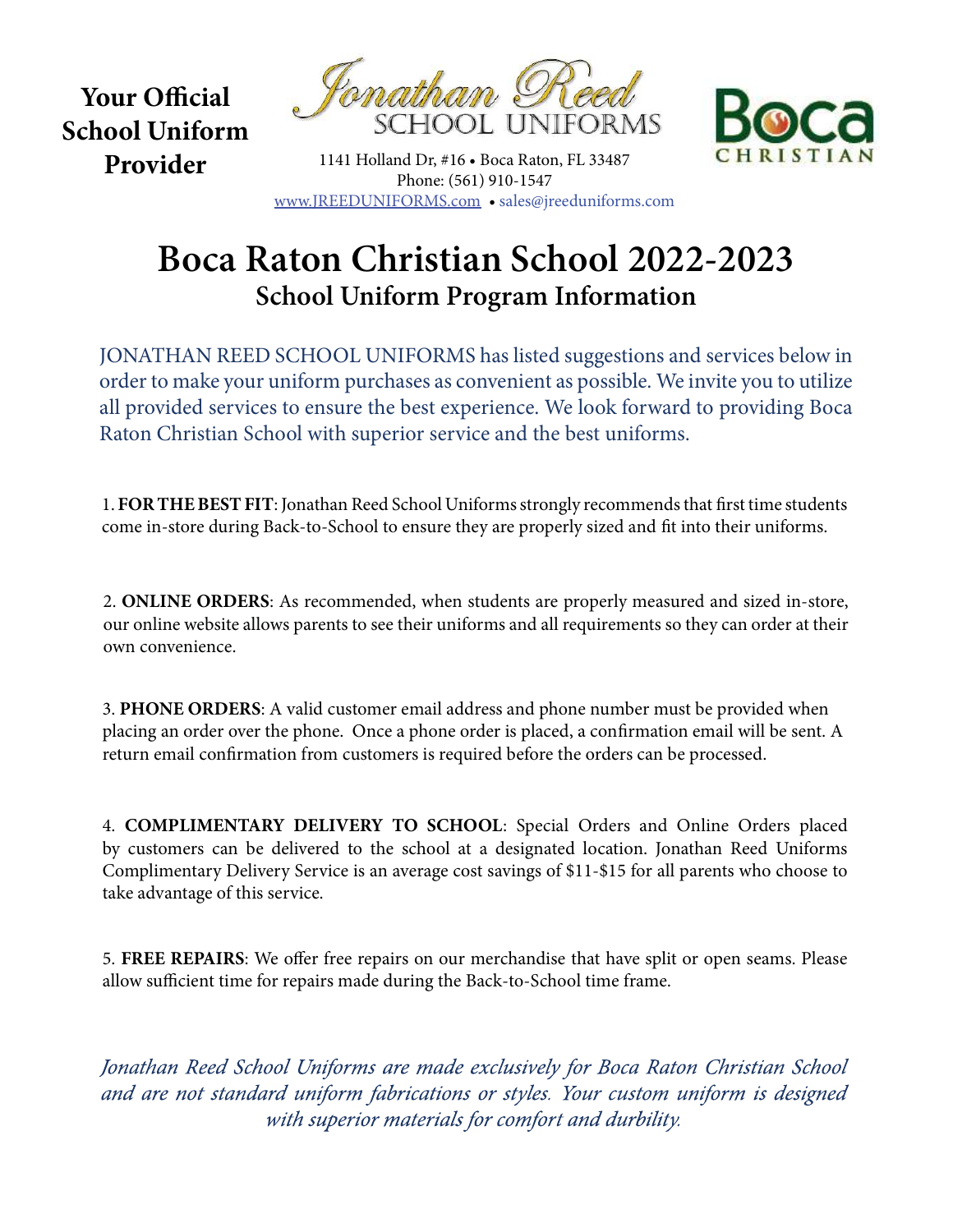



1141 Holland Dr, #16 • Boca Raton, FL 33487 Phone: (561) 910-1547 www.JREEDUNIFORMS.com • sales@jreeduniforms.com

# Boca Raton Christian School Uniform Requirements 2022-2023

#### UNISEX UNIFORMS

- PK 12th Short Sleeve Knit Polo in White / Hunter
- PK 12th Performance Dri-Fit Polo in Hunter
- 9th- 12th Performance Dri-Fit Polo in Black
- PK 5th Long Sleeve Knit Polo in Hunter
- 9th 12th NEW! Under Armour Specialty Polo in Black
- PK 5th NEW! Performance Track Jacket in Hunter
- 6th 12th **NEW!** Performance Track Jacket in Black
- PK 12th Logo Gym Socks

#### BOYS UNIFORMS

- PK 2nd Pull On Shorts in Khaki
- PK 2nd Pull On Pants in Khaki
- PK 12th Premium Flex Shorts in Khaki
- PK 12th Moisture Wicking Shorts in Khaki
- 6th 12th Premium Flex Shorts in Black
- 6th 12th Moisture Wicking Shorts in Black
- PK 12th Premium Flex Pants in Khaki

#### GIRLS UNIFORMS

- PK 12th Girls Performance Dri-Fit Polo in Hunter
- 9th-12th Girls Performance Dri-Fit Polo in Black
- PK 2nd Knit Polo Dress in Hunter
- PK 2nd Knit Polo Dress in Hunter with Plaid Trim
- PK 5th Plaid 4-Pleat Skort
- PK 5th Khaki 4-Pleat Skort
- 6th 12th NEW! Moisture Wicking 2 Pleat Skort in Khaki
- 6th 12th NEW! Moisture Wicking 2 Pleat Skort in Black
- 6th 12th Girl's Premium Shorts in Khaki / Black
- 6th 12th Girl's Premium Pants in Khaki
- PK 5th Plaid Trim Socks

 1. Orders require payment in full. Discover, Visa, Amex, or Mastercard are all accepted. NO CHECKS.

 2. Returns are accepted within 14 days of purchase. Exchanges are accepted for up to 30 days after purchase. All exchanges must be unworn, unwashed, and unaltered in any way, with original tags attached.

 3. Items marked as special order items are not usually carried in stock. Please expect a longer delivery time.

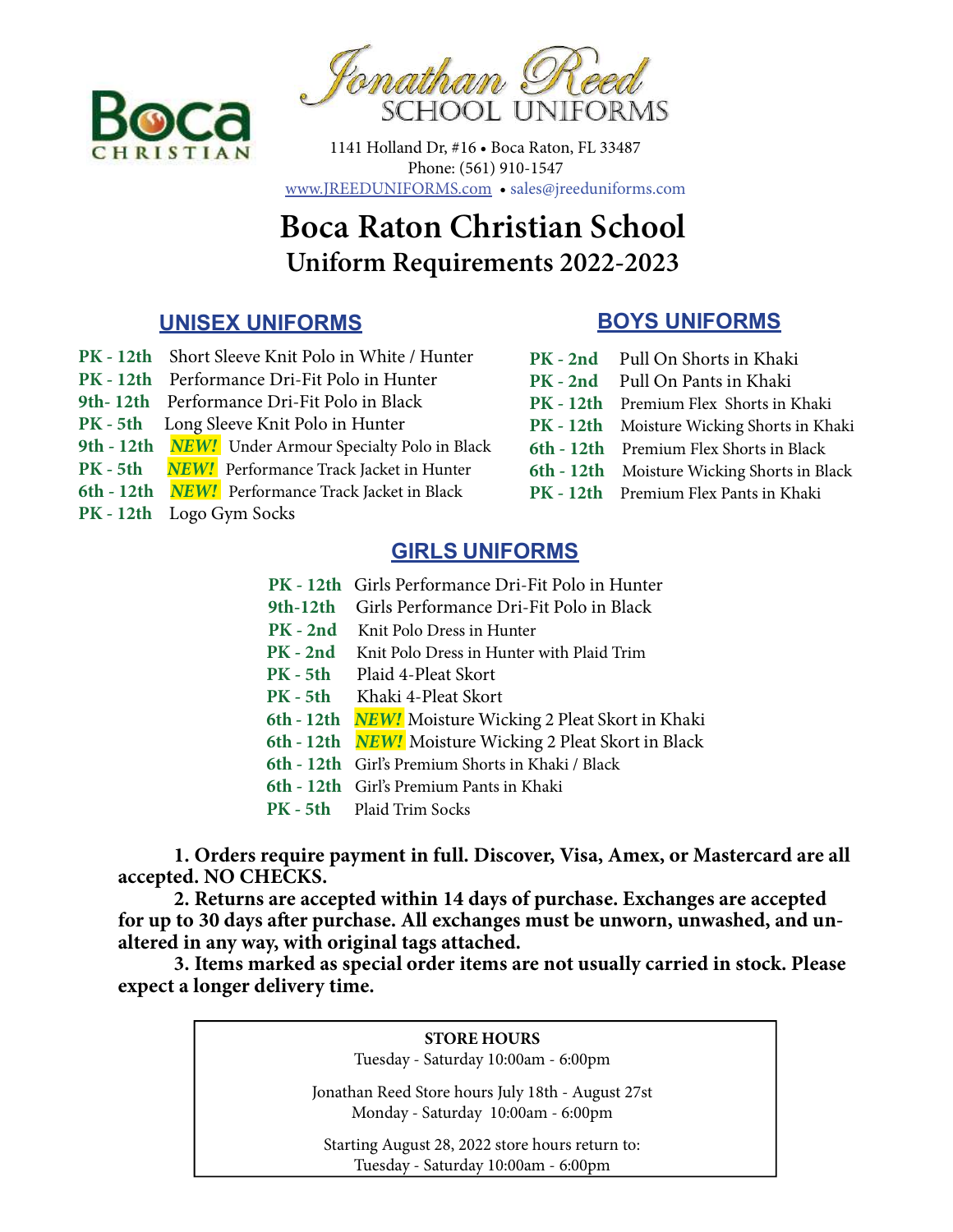

Date: RICS:

1141 Holland Dr, #16 • Boca Raton, FL 33487 Phone: (561) 910-1547 www.JREEDUNIFORMS.com • sales@jreeduniforms.com

## Boca Raton Christian School - Order Form 2022-2023

| Delivery Method: $\Box$ Pick Up From Store $\Box$ Drop Off at School $\Box$ Ship To Address Above |                            |                  |                             |                    |             |      |
|---------------------------------------------------------------------------------------------------|----------------------------|------------------|-----------------------------|--------------------|-------------|------|
|                                                                                                   |                            |                  |                             |                    |             |      |
|                                                                                                   |                            |                  | <b>Unisex Uniform Items</b> |                    |             |      |
|                                                                                                   | <b>SKU</b>                 | <b>COLOR</b>     | <b>SIZE</b>                 | <b>PRICE</b>       | <b>SIZE</b> | QTY. |
| <b>Short Sleeve Knit Polo</b>                                                                     | PSSW1                      | White            | YXXS-YXS                    | \$22.99            |             |      |
|                                                                                                   | PSSW <sub>2</sub>          | White            | YS-YXL                      | \$23.99            |             |      |
|                                                                                                   | PSSW3                      | White            | AS-AXL                      | \$24.99            |             |      |
|                                                                                                   |                            |                  | ___________________________ |                    |             |      |
|                                                                                                   |                            |                  |                             |                    |             |      |
|                                                                                                   | PSSHG1                     | Hunter           | YXXS-YXS<br>YS-YXL          | \$22.99            |             |      |
|                                                                                                   | PSSHG2<br>PSSHG3           | Hunter<br>Hunter | AS-AXL                      | \$23.99<br>\$24.99 |             |      |
|                                                                                                   |                            |                  |                             |                    |             |      |
|                                                                                                   |                            |                  | <b>Grades PK-12th</b>       |                    |             |      |
| Boy's Dri-fit Performance Polo                                                                    |                            |                  |                             |                    |             |      |
|                                                                                                   | PDFHG1                     | Hunter           | <b>YXS</b>                  | \$23.99            |             |      |
|                                                                                                   | PDFHG2                     | Hunter           | YS-YXL                      | \$24.99            |             |      |
|                                                                                                   | PDFHG3                     | Hunter           | AS-AXL                      | \$25.99            |             |      |
|                                                                                                   |                            |                  | <b>Grades PK-12th</b>       |                    |             |      |
|                                                                                                   |                            | Black            |                             |                    |             |      |
|                                                                                                   | PDFB <sub>2</sub><br>PDFB3 | Black            | YM-YXL<br>AS-AXL            | \$24.99<br>\$25.99 |             |      |
|                                                                                                   |                            |                  |                             |                    |             |      |
|                                                                                                   |                            |                  | <b>Grades 9th-12th</b>      |                    |             |      |
| <b>NEW!</b> Under Armour HS Polo                                                                  |                            |                  |                             |                    |             |      |
|                                                                                                   | USSP1                      | <b>Black</b>     | YM-YXL                      | \$39.99            |             |      |
|                                                                                                   | USSP2                      | <b>Black</b>     | AS-AXL                      | \$48.99            |             |      |
|                                                                                                   | USSP3                      | Black            | A2XL                        | \$49.99            |             |      |
|                                                                                                   |                            |                  | <b>High School Only!</b>    |                    |             |      |
|                                                                                                   |                            |                  |                             |                    |             |      |
| Long Sleeve Logo Polo                                                                             |                            |                  |                             |                    |             |      |
|                                                                                                   | PLSHG1                     | Hunter           | YXXS-YXS                    | \$25.99            |             |      |
|                                                                                                   | PLSHG2                     | Hunter           | YS-YXL                      | \$25.99            |             |      |
|                                                                                                   | PLSHG3                     | Hunter           | AS-AXL                      | \$27.99            |             |      |
|                                                                                                   |                            |                  | Grades PK - 5th             |                    |             |      |
|                                                                                                   |                            |                  |                             |                    |             |      |
| I have approved the above listed quantities/colors/sizes $\underline{X}$                          |                            |                  |                             |                    |             |      |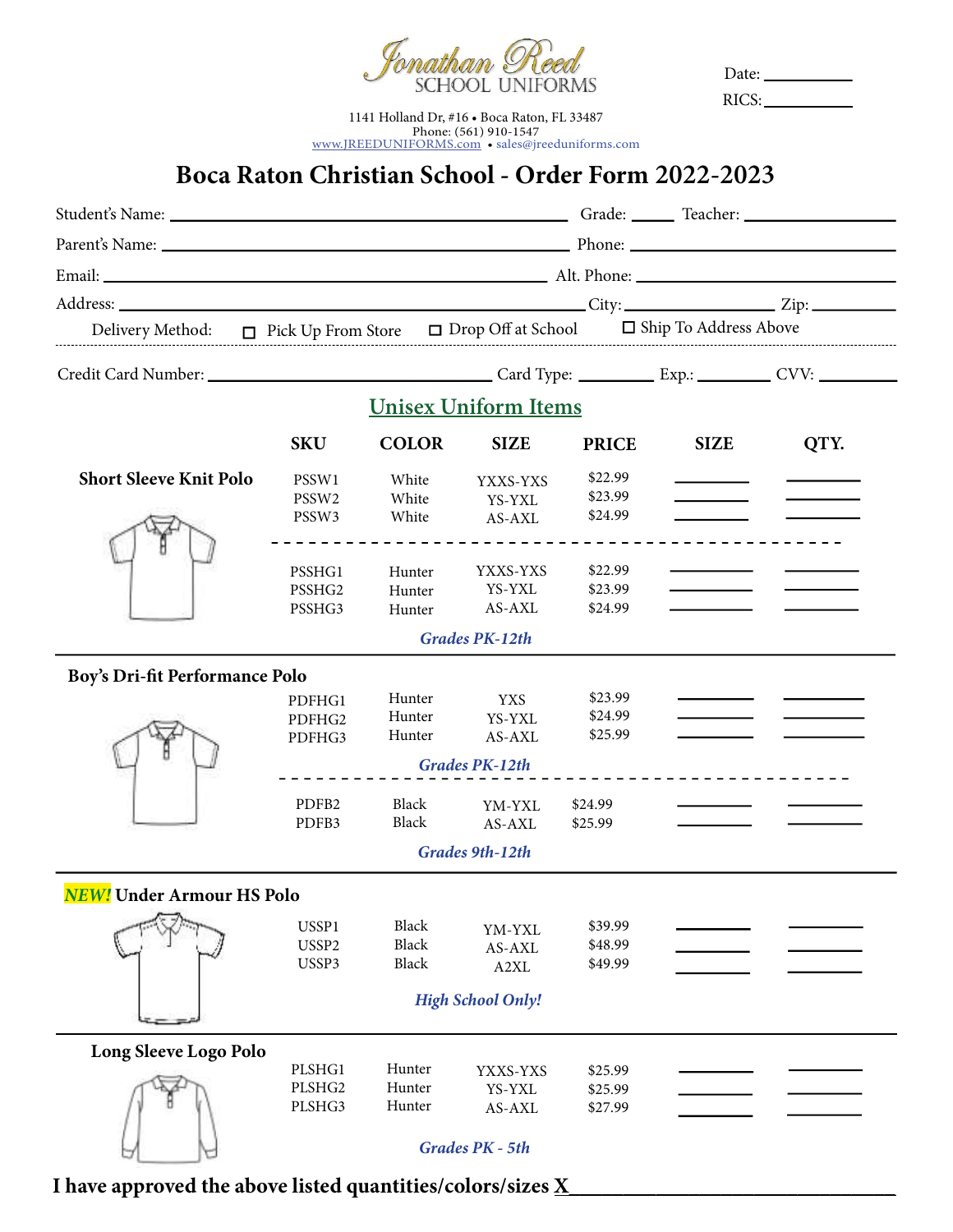mathan Reed<br>school uniforms 1141 Holland Dr, #16 • Boca Raton, FL 33487 Phone: (561) 910-1547

Date: RICS:

Boca Raton Christian School - Order Form 2022-2023 www.JREEDUNIFORMS.com • sales@jreeduniforms.com

|                                      |                |                            |                       |                    | Delivery Method: □ Pick Up From Store □ Drop Off at School □ Ship To Address Above |      |  |  |
|--------------------------------------|----------------|----------------------------|-----------------------|--------------------|------------------------------------------------------------------------------------|------|--|--|
|                                      |                |                            |                       |                    |                                                                                    |      |  |  |
|                                      |                | <b>Boy's Uniform Items</b> |                       |                    |                                                                                    |      |  |  |
|                                      | <b>SKU</b>     | <b>COLOR</b>               | <b>SIZE</b>           | <b>PRICE</b>       | <b>SIZE</b>                                                                        | QTY. |  |  |
| <b>Boy's Premium Flex Shorts</b>     | FXSK1          | Khaki                      | 3-7 RG                | \$25.99            |                                                                                    |      |  |  |
|                                      | FXSK3          | Khaki                      | 8-16 RG               | \$26.99            |                                                                                    |      |  |  |
|                                      | FXSK6          | Khaki                      | 28 - 29RG             | \$31.99            |                                                                                    |      |  |  |
|                                      | FSXK7          | Khaki                      | 30-38 RG              | \$32.99            |                                                                                    |      |  |  |
|                                      | FXSK5          | Khaki                      | 27-38 HU              | \$30.99            |                                                                                    |      |  |  |
|                                      |                |                            | <b>Grades PK-12th</b> |                    |                                                                                    |      |  |  |
|                                      |                |                            |                       |                    |                                                                                    |      |  |  |
|                                      | FXSB1          | Black                      | $3-7RG$               | \$25.99            |                                                                                    |      |  |  |
|                                      | FXSB3          | Black<br>Black             | 8-16 RG               | \$26.99            |                                                                                    |      |  |  |
|                                      | FXSB6          | Black                      | 28 - 29RG             | \$31.99            |                                                                                    |      |  |  |
|                                      | FXSB7          | Black                      | 30-38 RG              | \$32.99<br>\$30.99 |                                                                                    |      |  |  |
|                                      | FXSB5          |                            | 27-38 HU              |                    |                                                                                    |      |  |  |
|                                      |                |                            | Grades 6th-12th       |                    |                                                                                    |      |  |  |
| <b>Boy's Moisture Wicking Shorts</b> |                |                            |                       |                    |                                                                                    |      |  |  |
|                                      | NESK1          | Khaki                      | 3-7 RG                | \$26.99            |                                                                                    |      |  |  |
|                                      | NESK3          | Khaki                      | 8-16 RG               | \$29.99            |                                                                                    |      |  |  |
|                                      | NESK6          | Khaki                      | 28-29RG               | \$33.99<br>\$34.99 |                                                                                    |      |  |  |
|                                      | NESK7          | Khaki<br>Khaki             | 30-38 RG<br>26-38 HU  | \$33.99            |                                                                                    |      |  |  |
|                                      | NESK5          |                            |                       |                    |                                                                                    |      |  |  |
|                                      |                |                            | <b>Grades PK-12th</b> |                    |                                                                                    |      |  |  |
|                                      |                |                            |                       |                    |                                                                                    |      |  |  |
|                                      | NESB1          | Black 3-7 RG               |                       | \$26.99            |                                                                                    |      |  |  |
|                                      | NESB3          | Black                      | 8-16 RG               | \$29.99<br>\$33.99 |                                                                                    |      |  |  |
|                                      | NESB6          | Black<br>Black             | 28-29RG<br>30-38 RG   | \$34.99            |                                                                                    |      |  |  |
|                                      | NESB7<br>NESB5 | Black                      | 26-38 HU              | \$33.99            |                                                                                    |      |  |  |
|                                      |                |                            |                       |                    |                                                                                    |      |  |  |
|                                      |                |                            | Grades 6th-12th       |                    |                                                                                    |      |  |  |
| <b>Boy's Premium Flex Pants</b>      |                |                            |                       |                    |                                                                                    |      |  |  |
|                                      | FXPK1          | Khaki                      | 3-7 RG                | \$28.99            |                                                                                    |      |  |  |
|                                      | FXPK3          | Khaki                      | 8-16 RG               | \$32.99            |                                                                                    |      |  |  |
|                                      | FXPK6          | Khaki                      | 28 - 32RG             | \$36.99            |                                                                                    |      |  |  |
|                                      | FXPK7          | Khaki                      | 33-38 RG              | \$37.99            |                                                                                    |      |  |  |
|                                      | FXPK5          | Khaki                      | 27-38 HU              | \$36.99            |                                                                                    |      |  |  |
|                                      |                |                            | <b>Grades PK-12th</b> |                    |                                                                                    |      |  |  |
|                                      |                |                            |                       |                    |                                                                                    |      |  |  |

I have approved the above listed quantities/colors/sizes  $\underline{X}$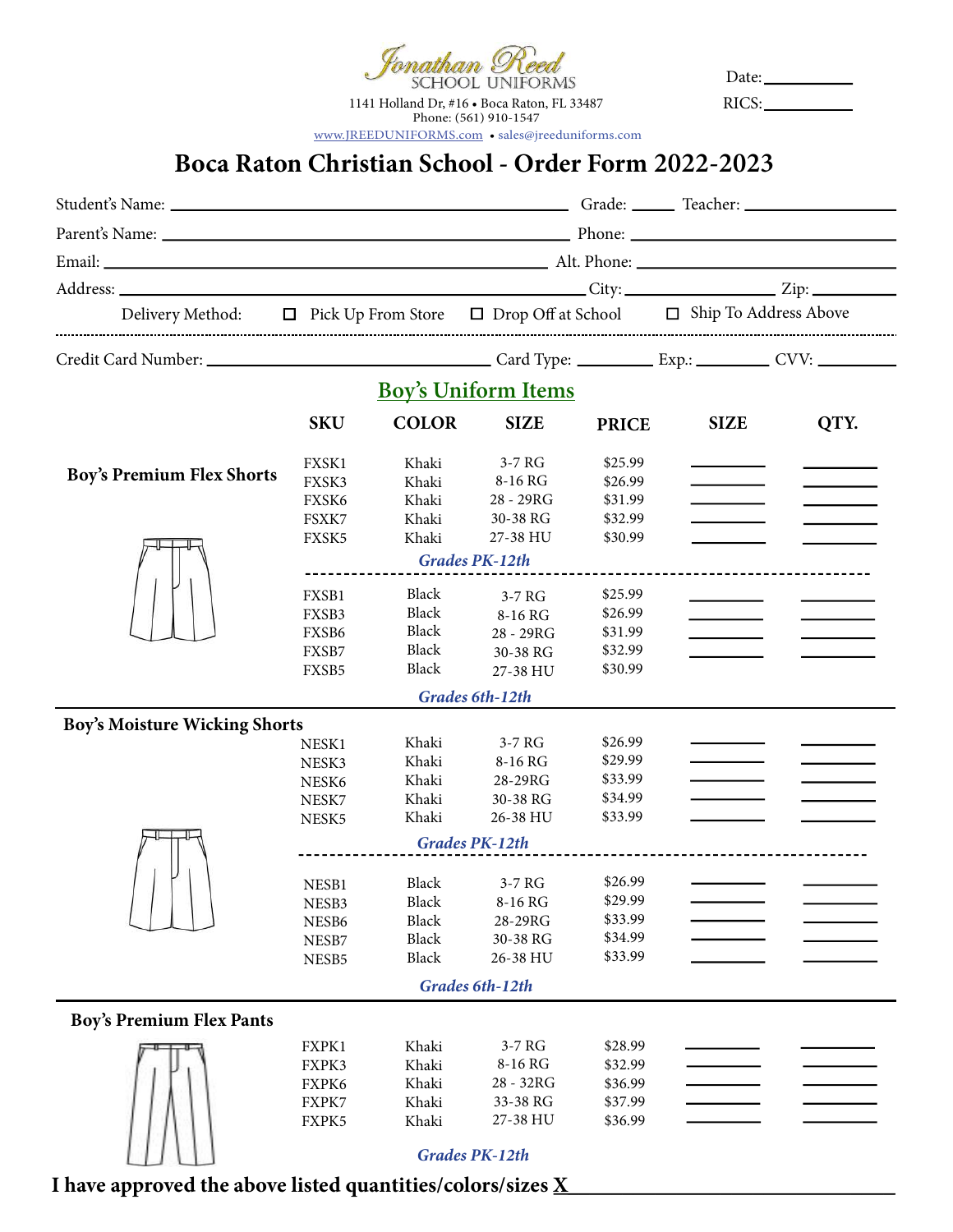fonathan Reed<br>school uniforms

1141 Holland Dr, #16 • Boca Raton, FL 33487 Phone: (561) 910-1547 www.JREEDUNIFORMS.com • sales@jreeduniforms.com

Date: RICS:

### Boca Raton Christian School - Order Form 2022-2023

| Delivery Method: □ Pick Up From Store □ Drop Off at School □ Ship To Address Above |                            |                         |                                                       |                               |             |      |
|------------------------------------------------------------------------------------|----------------------------|-------------------------|-------------------------------------------------------|-------------------------------|-------------|------|
|                                                                                    |                            |                         |                                                       |                               |             |      |
|                                                                                    |                            |                         | <b>Boy's Uniform Items</b>                            |                               |             |      |
| <b>Pull On Shorts</b>                                                              | <b>SKU</b>                 | <b>COLOR</b>            | <b>SIZE</b>                                           | <b>PRICE</b>                  | <b>SIZE</b> | QTY. |
|                                                                                    | POSKT1<br>POSKY1<br>POSKY2 | Khaki<br>Khaki<br>Khaki | $2T-3T$<br>YXXS-YXS<br>YS-YXL<br><b>Grades PK-2nd</b> | \$20.99<br>\$22.99<br>\$23.99 |             |      |
| <b>Pull On Pants</b>                                                               |                            |                         |                                                       |                               |             |      |
|                                                                                    | POPKT1<br>POPKY1<br>POPKY2 | Khaki<br>Khaki<br>Khaki | $2T-3T$<br>YXXS-YXS<br>YS-YXL<br><b>Grades PK-2nd</b> | \$24.99<br>\$24.99<br>\$26.99 |             |      |
|                                                                                    |                            |                         | <b>Girl's Uniform Items</b>                           |                               |             |      |
| Girl's Dri-Fit Polo                                                                | GDFHG1<br>GDFHG2           | Hunter<br>Hunter        | GS-GXL<br>JS-JXL                                      | \$24.99<br>\$25.99            |             |      |
|                                                                                    |                            | <b>Grades PK-12th</b>   |                                                       |                               |             |      |
|                                                                                    | GDFB1<br>GDFB2             | Black<br>Black          | GM-GXL<br>JS-JXL<br>Grades 9th - 12th Only            | \$24.99<br>\$25.99            |             |      |
| <b>Knit Polo Dress with Trim</b>                                                   |                            |                         |                                                       |                               |             |      |
|                                                                                    | <b>GKDHGPT</b>             | Hunter                  | YXXS-YXL<br><b>Grades PREK - 2nd Only</b>             | \$39.99                       |             |      |
| <b>Knit Polo Dress</b>                                                             |                            |                         |                                                       |                               |             |      |
|                                                                                    | <b>GKDHG</b>               | Hunter                  | YXXS-YXL<br><b>Grades PREK - 2nd Only</b>             | \$29.99                       |             |      |

I have approved the above listed quantities/colors/sizes  $\underline{\mathbf{X}}_-$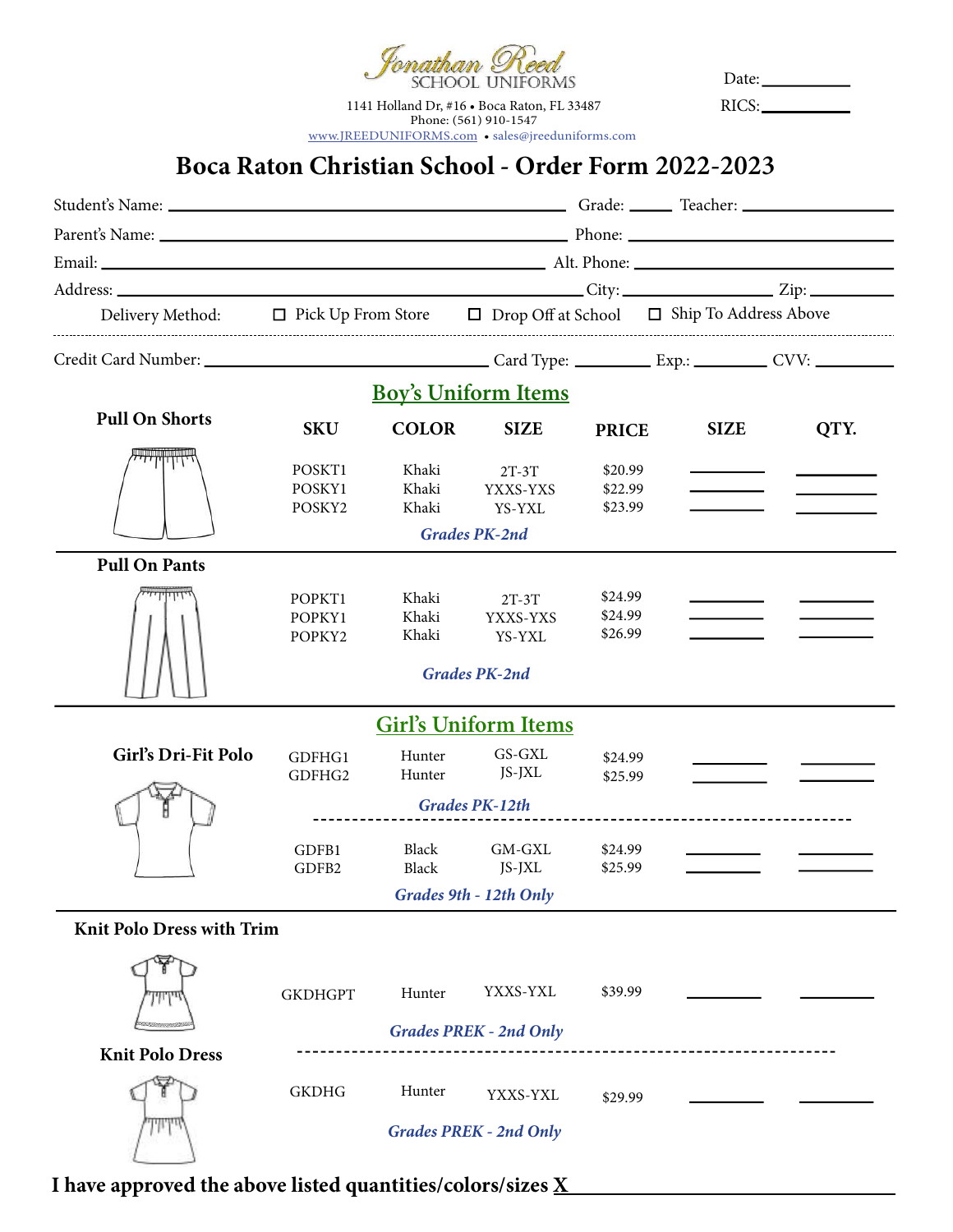<sup>T</sup>onathan Reed<br>school uniforms

1141 Holland Dr, #16 • Boca Raton, FL 33487 Phone: (561) 910-1547

Date: RICS:

www.JREEDUNIFORMS.com • sales@jreeduniforms.com

#### Boca Raton Christian School - Order Form 2022-2023

|                              |                                 |                |                                                                       |                    | Delivery Method: □ Pick Up From Store □ Drop Off at School □ Ship To Address Above |      |  |  |  |  |
|------------------------------|---------------------------------|----------------|-----------------------------------------------------------------------|--------------------|------------------------------------------------------------------------------------|------|--|--|--|--|
|                              |                                 |                |                                                                       |                    |                                                                                    |      |  |  |  |  |
|                              | <b>Girl's Uniform Items</b>     |                |                                                                       |                    |                                                                                    |      |  |  |  |  |
|                              | <b>SKU</b>                      | <b>COLOR</b>   | <b>SIZE</b>                                                           | <b>PRICE</b>       | <b>SIZE</b>                                                                        | QTY. |  |  |  |  |
| <b>NEW!</b> Moisture Wicking |                                 |                |                                                                       |                    |                                                                                    |      |  |  |  |  |
| 2 Pleat Skort                | P2UDK2                          | Khaki          | $7-16$ RG                                                             | \$31.99            |                                                                                    |      |  |  |  |  |
|                              | P2UDK4                          | Khaki          | $3-9$ JR                                                              | \$37.99            |                                                                                    |      |  |  |  |  |
|                              | P2UDK5                          | Khaki          | $11-15$ JR                                                            | \$37.99            |                                                                                    |      |  |  |  |  |
|                              | P2UDK6                          | Khaki          | $17-23$ JR                                                            | \$39.99            |                                                                                    |      |  |  |  |  |
|                              |                                 |                | Grades 6th - 12th                                                     |                    |                                                                                    |      |  |  |  |  |
|                              |                                 |                |                                                                       |                    |                                                                                    |      |  |  |  |  |
|                              | P2UDB2                          | <b>Black</b>   | 7-16 RG                                                               | \$31.99            |                                                                                    |      |  |  |  |  |
|                              | P <sub>2</sub> UD <sub>B4</sub> | <b>Black</b>   | $3-9$ JR                                                              | \$37.99            |                                                                                    |      |  |  |  |  |
|                              | P <sub>2</sub> UD <sub>B5</sub> | Black          | $11-15$ JR<br>$17-23$ JR                                              | \$37.99            |                                                                                    |      |  |  |  |  |
|                              | P <sub>2</sub> UD <sub>B6</sub> | <b>Black</b>   |                                                                       | \$39.99            |                                                                                    |      |  |  |  |  |
|                              |                                 |                | Grades 6th - 12th<br>Must be no shorter than 3 inches above the knee. |                    |                                                                                    |      |  |  |  |  |
|                              | KGSH1                           | Khaki          | $3 - 6x$ RG                                                           | \$26.99            |                                                                                    |      |  |  |  |  |
| <b>Girl's Premium Shorts</b> | KGSH2                           | Khaki          | $7 - 16$ RG                                                           | \$27.99            |                                                                                    |      |  |  |  |  |
|                              | KGSH4                           | Khaki          | $6.5 - 20.5$ HF                                                       | \$31.99            |                                                                                    |      |  |  |  |  |
|                              |                                 |                | Grades 6th - 12th                                                     |                    |                                                                                    |      |  |  |  |  |
|                              |                                 |                |                                                                       |                    |                                                                                    |      |  |  |  |  |
|                              |                                 |                |                                                                       |                    |                                                                                    |      |  |  |  |  |
|                              | BGSH <sub>2</sub>               | Black<br>Black | $7 - 16$ RG                                                           | \$27.99<br>\$31.99 |                                                                                    |      |  |  |  |  |
|                              | BGSH4<br>BGSH7                  | Black          | $6.5 - 18.5$ HF                                                       | \$32.99            |                                                                                    |      |  |  |  |  |
|                              | BGSH8                           | Black          | $11 - 15$ JR<br>17 - 23 JR                                            | \$34.99            |                                                                                    |      |  |  |  |  |
|                              |                                 |                |                                                                       |                    |                                                                                    |      |  |  |  |  |
|                              |                                 |                | Grades 6th - 12th<br>Must be no shorter than 3 inches above the knee. |                    |                                                                                    |      |  |  |  |  |
|                              |                                 |                |                                                                       |                    |                                                                                    |      |  |  |  |  |
| <b>Girl's Premium Pants</b>  | KGLP1                           | Khaki          | $3 - 6x$ RG                                                           |                    |                                                                                    |      |  |  |  |  |
|                              | KGLP2                           | Khaki          | 7 - 16 RG                                                             | \$29.99<br>\$29.99 |                                                                                    |      |  |  |  |  |
|                              | KGLP4                           | Khaki          | $6.5 - 14.5$ HF                                                       | \$32.99            |                                                                                    |      |  |  |  |  |
|                              | KGLP7                           | Khaki          | $11 - 15$ JR                                                          | \$36.99            |                                                                                    |      |  |  |  |  |
|                              | KGLP8                           | Khaki          | 17 - 23 JR                                                            | \$37.99            |                                                                                    |      |  |  |  |  |
|                              |                                 |                |                                                                       |                    |                                                                                    |      |  |  |  |  |
|                              |                                 |                | Grades 6th - 12th                                                     |                    |                                                                                    |      |  |  |  |  |

I have approved the above listed quantities/colors/sizes  $\underline{X}$